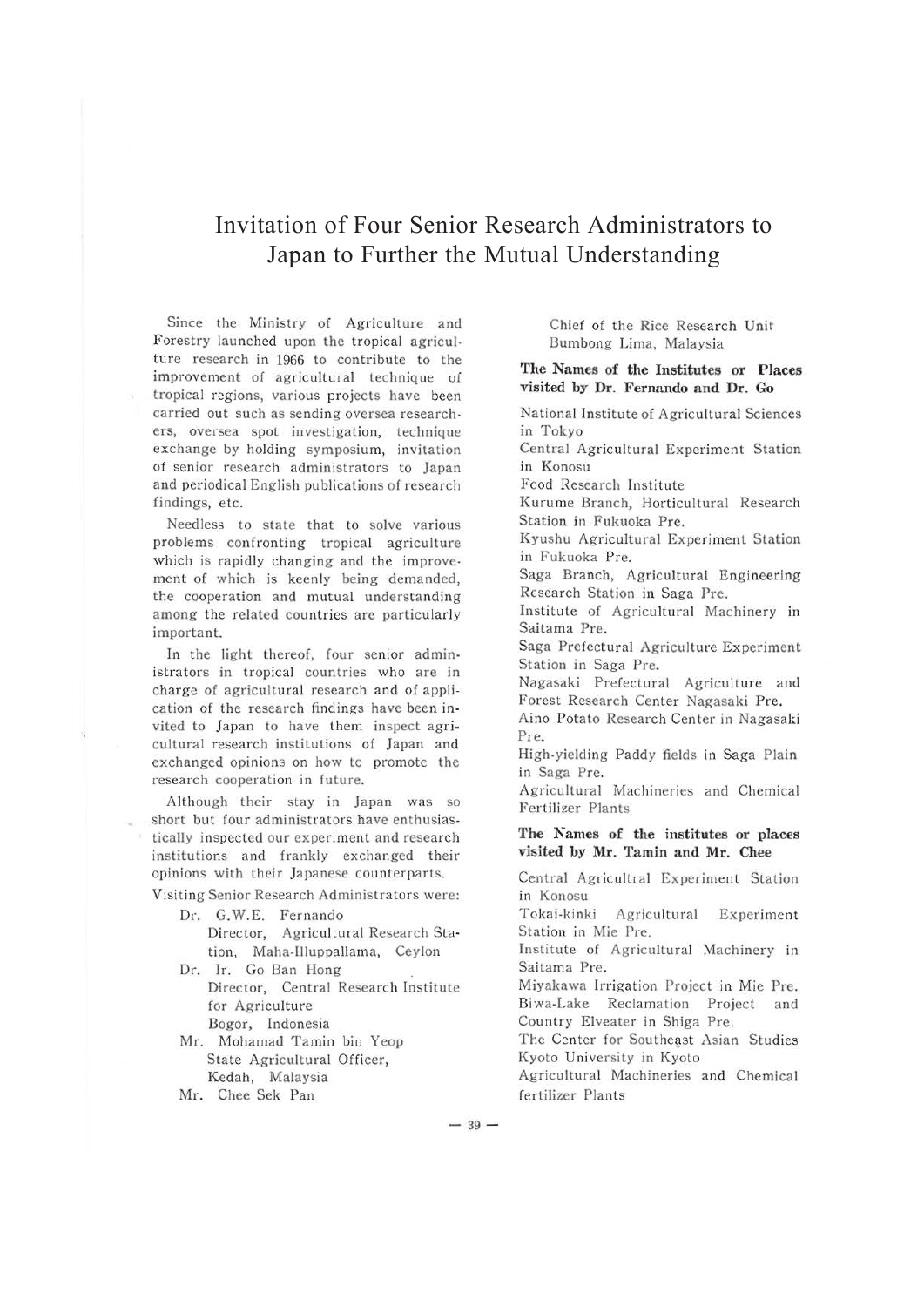## **Outline of the discusson at the research council**

Japanese side first explained the research programs for tropical agrieulture, then each visiting administrator expressed his opinion. The meeting was concluded by exchanging the opinions among all these attending.

Unanimous opinion of the visiting administrators was that their visit and inspection in Japan were first time that it was very fruitful. Pr. Fernando explaned in details many upland crops now being experimented in Ceylon. it was very interesting that new crops are being steadily introduced.

Dr. Go Ban Hong explained the trend prevailing among the research institutions and researchers in Indonesia as well as various situations and factors surrounding the agriculture of Indonesia, the explanation offered a very valuable reference to technical cooperation in future.

Mr. Tamin and Mr. Chee pointed out various problems in irrigation plan of Muda River. The explanations further deepened the understanding of Japanese side in research cooperation particularly in mechanization, double cropping irrigation and the study of credit system.

Four visiting administrators expressed their interest and tribute to tropical agricultural research program and expressed· their anticipation for further development of the program.

It can be safely stated that such a meeting will contribute immeasurably to the furtherance of technical research cooperation among the countries concerned and to the further recognition of the importance thereof. Brief reviws of the explanation and opinion of visiting administrators are as follows: Dr. Fernando

At present already seven Japanese researchers are stationed in Ceylon. However, because upland rice culture has come to occupy a very important sector it was desired to have a research in this field.

Because of the fact that dry zone of Ceylon had such a potentialty and the related experiment and research are being expanded.

In recent years to ensure a high yield, the irrigation is keenly being studied with re-

search directed to irrigation agriculture including the experiment of introducing new crops and economic feasibility of irrigation agriculture.

Dr. Fernando requested a tehnical cooperation in the experiment to introduce new crops and new varieties in dry zone.

Dr. Go Ban Hong

Dr. Go openned his statement by regreting that no researcher under this tropical agricultural research program has not so far been sent to Indonesia and  $ex$ pressed his keen desire to have Japanese cooperation in research sectors which Indonesia Jacks, under this program.

In 1966 at the time Japanese investigation team, headed by a director of agricultural experiment station visited Indonesia, the reorganization of research and experiment institutions has just been completed that the conditions were inadequate to receive the cooperation of other countries but years have passed since then and now, with domestic situations well stabilized that research can be fully carried out.

There are some common research problems in Indonesia with Japan such as 'Ando Soil' and Indonesia particularly desires the cooperation of Japan in improving the rice yield.

Dr. Go felt that the visit at this time offered him an opportunity to clearly comprehend that Japanese researchers are very superior with high capability and have such an abundant experience.

Mr. Tamin and Mr. Chee

The Muda Irrigation project is the largest construction work of its kind in Malaysia that at the completion of the Project in 1970, 30, 000 ha of the district will be two cropping area. However, notwithstanding the shortage in time limit the project in confronted with so many problems calling for the solution.

In connection with the Project, specialists which Malaysia desires so much from Japan are agricultural engineer, irrigation agronomist, well acquainted in both crop and water management and specialist in drying and storage installations that is, among technical problems those which need an